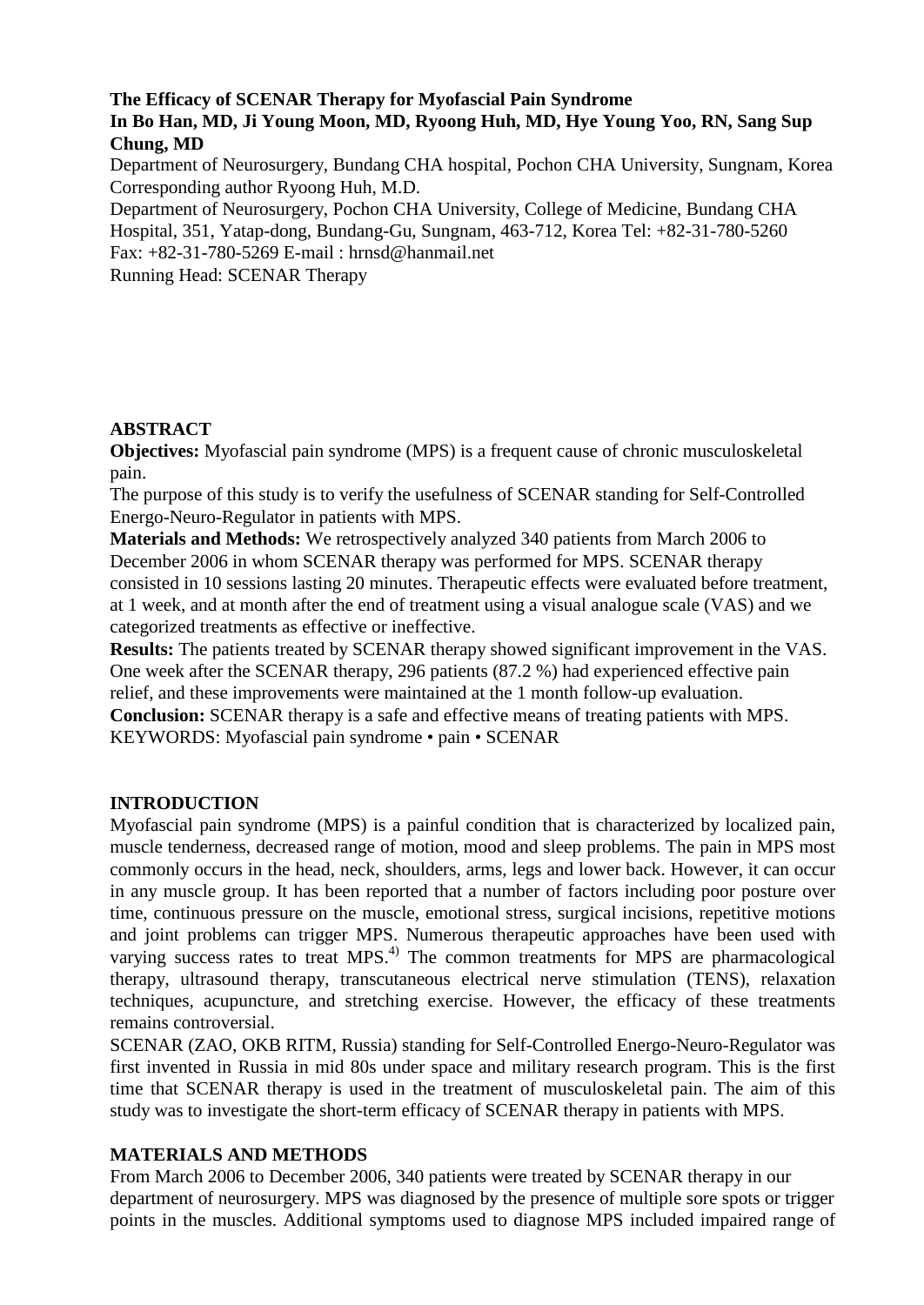motion (ROM), mood disturbance, muscle tenderness, and sleep problems. The following patients were excluded from the study: 1) patients with clinical signs and symptoms of fibromyalgia; 2) patients aged below 18 or above 80 years; 3) patients with neurological deficits. Furthermore, we also excluded patients presenting contraindications for the SCENAR therapy, which compromised those having cardiac pacemaker. Institutional review board of the University of Pochon CHA approved this study. During the period of SCENAR therapy, none of the patients underwent any form of therapy excepted for the SCENAR therapy to check the effect of SCENAR therapy.

#### **Method of SCENAR treatment**

The SCENAR weighs approximately 208.5grams, is 180 mm in length and 60 mm width, with an electrical contact at one end and runs off a 4.5V battery  $(Fig. 1)$ . The practitioner applies it onto patient's skin until the patient feels a tingling sensation. It would be slightly uncomfortable but not painful. The practitioner brushes the device over the patient's skin during treatment. The practitioner is looking for anomalies on the skin surface, which may be highlighted by redness, numbness, stickiness or a change in numerical display or sound (Fig. 2). Although these areas may not seem to directly relate to the obvious symptom, by treating these asymmetries, the healing process will commence. In most cases, the treatment lasted for approximately 20 minutes and required a minimum of 3 treatments. A course of treatment varied from individual according to such factors as the stage of the pathological process, the patient's age, state of health, and other relevant factors.

#### **Testing procedure**

Patients were clinically evaluated before treatment, after 1 week and 1 month following the end of treatment. Evaluation parameters included the following: 1) measurement of the subjective intensity of pain visual analogue scale (VAS); 2) evaluation of the myofascial trigger point characteristics through manual palpation; 3) evaluation of the ROM of the spine (cervical and lumbar) and shoulder.

### **RESULTS**

340 patients (138 male, 202 female; ages 23-76 years; mean age 43.5 years) who met all enrollment criteria were included in this study (Table 1). The patients treated by SCENAR showed a significant improvement of performance in pain score (VAS) and in the evaluation of myofascial trigger point characteristics. A significant increase in the ROM was also achieved. One week after the end of the SCENAR therapy, 296 patients (87.2 %) had experienced effective pain relief, and these improvements persisted at 1 month pos-treatment (Table 2). The patients were classified into subgroups; low back pain subgroup and neck pain group including shoulder pain. The reduction in the pain intensity was achieved in 83.1% among the low back pain subgroup ( $n=95$ ) and in 88.7% among the neck pain subgroup ( $n=245$ ). The effect of SCENAR therapy in cases of neck pain was superior to that in cases of low back pain. No serious complications occurred during the treatment.

### **DISCUSSION**

The results of the present study show the possible short-term therapeutic effects of SCENAR in the treatment of MPS. The use of SCENAR for musculoskeletal pain is new. There have been no studies investigating its mechanism of action. The SCENAR is a hand held, electric stimulation therapeutic medical device. The device sends out electrical impulses similar to neuro-impulses through the skin and measures the response. In respond to a SCENAR impulse, reflex biofeedback, which means the communication between the brain and the affected part, proceeds at real time and biological speed. It is able to instruct the brain and body to generate specific neuropeptides, the key biochemicals used by our body to heal itself. By continuously using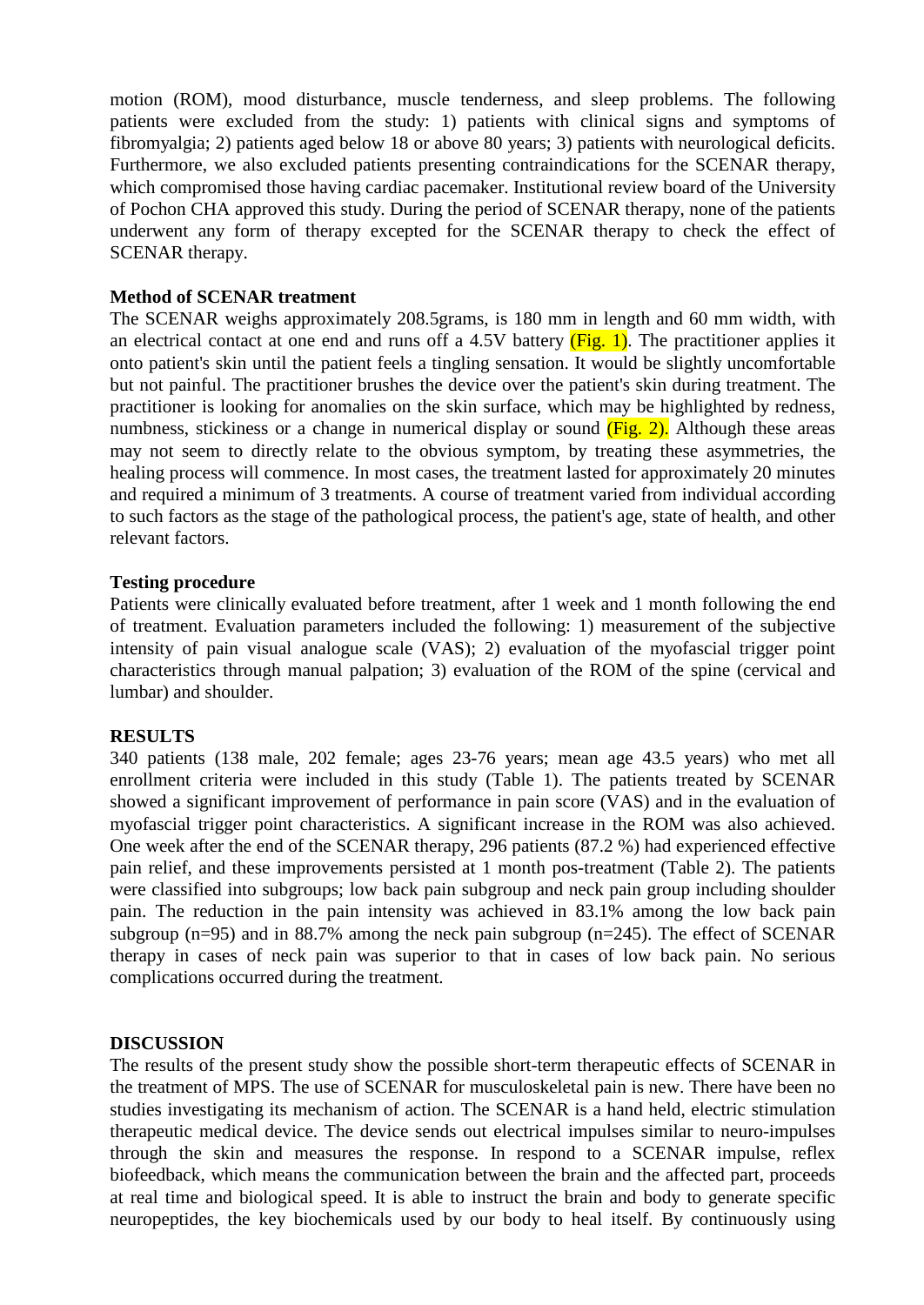biofeedback, the SCENAR modifies each successive input signal to either amplify or dampen the form of the pathological signals that exist in the body.

The SCENAR is very different from other electrotherapy such as TENS. The feature of TENS impulse is asymmetrical biphasic square wave. TENS only stimulates A and B fibers and lack biofeedback capability. However, SCENAR device has a fixed and constant distance between cathode and anode  $(Fig. 1)$ . The SCENAR impulse  $(Fig. 3)$  is high amplitude so it stimulates Cfibers, which make up about 85% of all nerves in the body. This explains the speed and effectiveness of SCENAR therapy. Moreover, SCENAR impulses contain numerous random features to prevent the body from adapting to the stimulation, compared to  $TENS$ .<sup>1)j)5)6)</sup> The C-fibers react most readily to the electrical stimulation and are responsible for the production of neuropeptides and other regulatory peptides. The SCENAR catalyzes the process to produce regulatory peptides by stimulation of C-fibers in the body for it to use where necessary. It is these neuropeptides that are responsible for the healing process. As these peptides last up to several hours the healing process will continue even after treatment is over."' Pain is the most common complaint to be dealt with in the SCENAR therapy by block of transmission of the pain impulses in the nerve endings of the peripheral nerve fibers, pain focus suppression of brain cortex, and reduction of the edema around the nerve fibers leading to reduction of pressure effect.

It is very important to achieve a change in patient's condition and to find 'asymmetries' on the skin surface. As the SCENAR device is moved over the surface of the skin, there are five large diagnostic symptoms: stickiness, sensitivity alteration, skin alteration, sound alteration and change in numerical output display. When the device is moved over the skin, it can "stick" so that we cannot get it moving forward without applying force. It means there is a pathological nidus over there. "Sticking" area needs to be treated additionally for 2-3 minutes. Highly sensitive skin area also coincides with the projection of the pathological nidus and is optimal for SCENAR application. Skin reddening during the treatment indicates the increased functions in this area and is up for additional treatment. If a pale skin area stands out against the red background, it indicates the decreased functions in this area and is also up for additional treatment. Any change in tonal sound during SCENAR application indicates a pathological nidus. Skin area of the altered sound needs to be treated additionally for 2-3 minutes. By treating these asymmetries, the healing process would commence and the devices give real relief from pain.

# **CONCLUSION**

The present study demonstrates that SCENAR therapy is a safe and effective method of treating patients with MPS. However, we should perform further research aimed at establishing the longterm effect of SCENAR therapy in the treatment of MPS.

# *REFERENCES*

*1 . Bertalanffy A, Kober A, Bertalanffy P, Gustorff B, Gore O, Adel S, Hoerauf K.*  Transculaneous

electrical nerve stimulation reduces acute low back pain during emergency transport. A cad Emerg Med I2(7):607-6ll, 2005

2. *Chen C, Lu Y, Kallakuri S, Patwardhan A, Cavanaugh JM.* Distribution of A-della and Cfiber

receptors in the cervical facet joint capsule and their response to stretch. J Bone Joint Surg Am 88(8): 1807-1816, 2006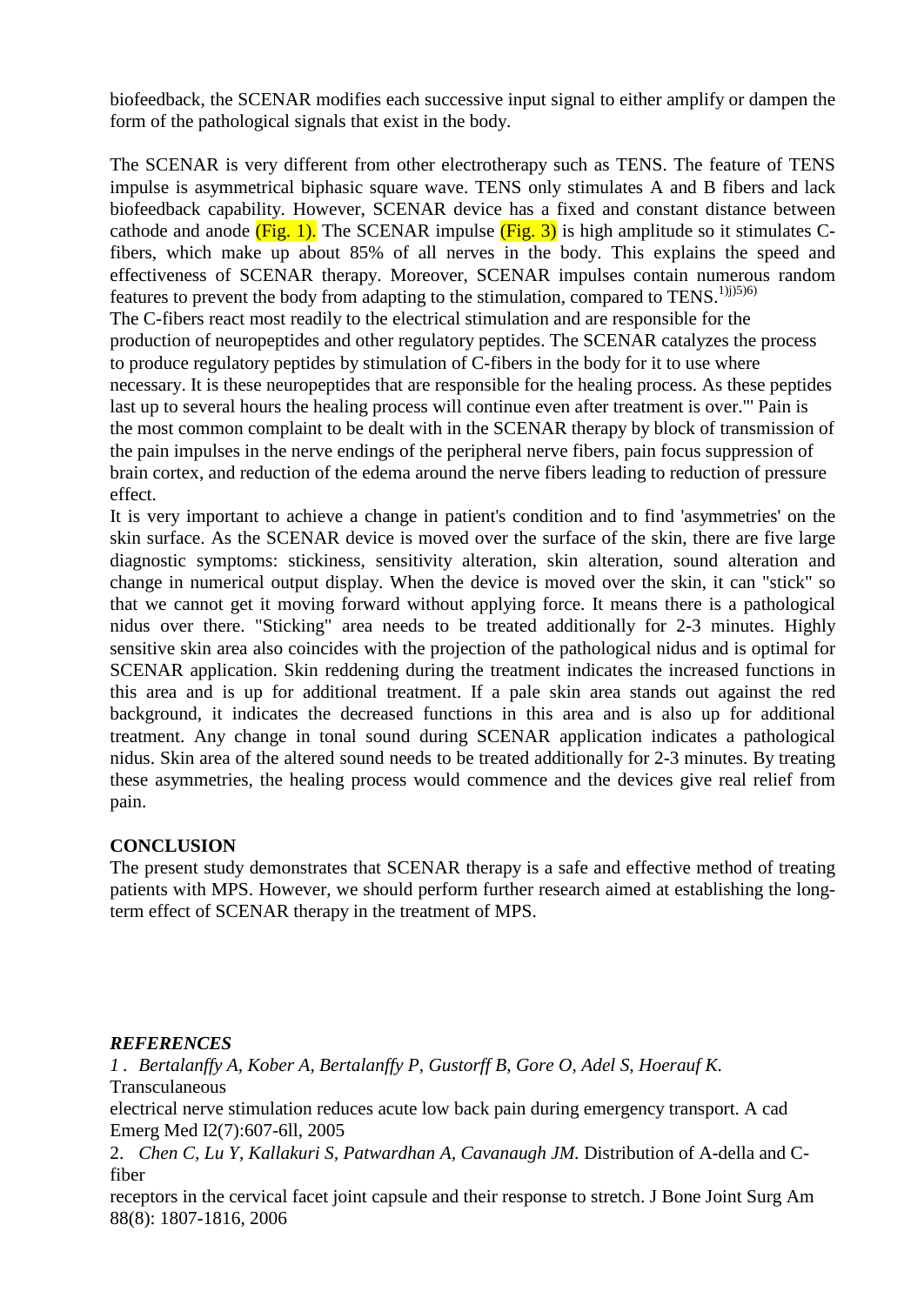3. *Chiu TT, Hui-Chan CW, Cherin G.* A randomized clinical trial of TENS and exercise for patients

with chronic neck pain. Clin Rehabil 19(8): 850-860, 2005

4. *Farina S, Casarotto M, Benelle M, Tinazzi M, Fiaschi A, Goldoni M, et al:* A randomized controlled study on the effect of two different treatments (FREMS and TENS) in myofascial pain syndrome. Eur Med Phys 40:293-301,2004

5. *Harvey J, Tanner S:* Low back pain in young athletes. A practical approach. Sports Med 12:394-

406, 1991

6. *Khadilkar A, Milne S, Brosseau L, Wells G, Tugwell P, Robinson V, et al:* Transcutaneous electrical nerve stimulation for the treatment of chronic low back pain: a systematic review. Spine l;30(23):2657-2666, 2005

| Table 1. Demographic and clinical features |                          |
|--------------------------------------------|--------------------------|
| Parameter                                  | Myofascial pain syndrome |
| Total number                               | 340                      |
| Mean age, y (range)                        | $43.5(23-76)$            |
| Sex (male : female)                        | 138:202                  |
| Pain location (neck: low back)             | 245 (72.1%): 95 (27.9%)  |

### **Table 2. Outcome at one week after** SCENAR **therapy**

Groups Reduction of pain intensity (%)

All groups  $(n = 340)$ Low back pain subgroup  $(n = 95)$ Neck pain subgroup  $(n = 245)$ 296 (87.2%) 79(83.1%) 217(88.7%)

# **Figure Legends**

Fig. 1. The photo of SCENAR (Self-Controlled-Energo-Neuro-Adaptive-Regulator) device; anterior part of the device (A) and posterior part (B). Posterior part of the SCENAR shows a fixed and constant distance between electrodes.

Fig. 2. The practitioner brushes the device over the patient's skin during treatment (A). Skin reddenint during the treatment indicates the increased functions in this area and is up for additional treatment (B).

Fig. 3. Comparison between the impulse of SCENAR (Self-Controlled-Energo-Neuro-